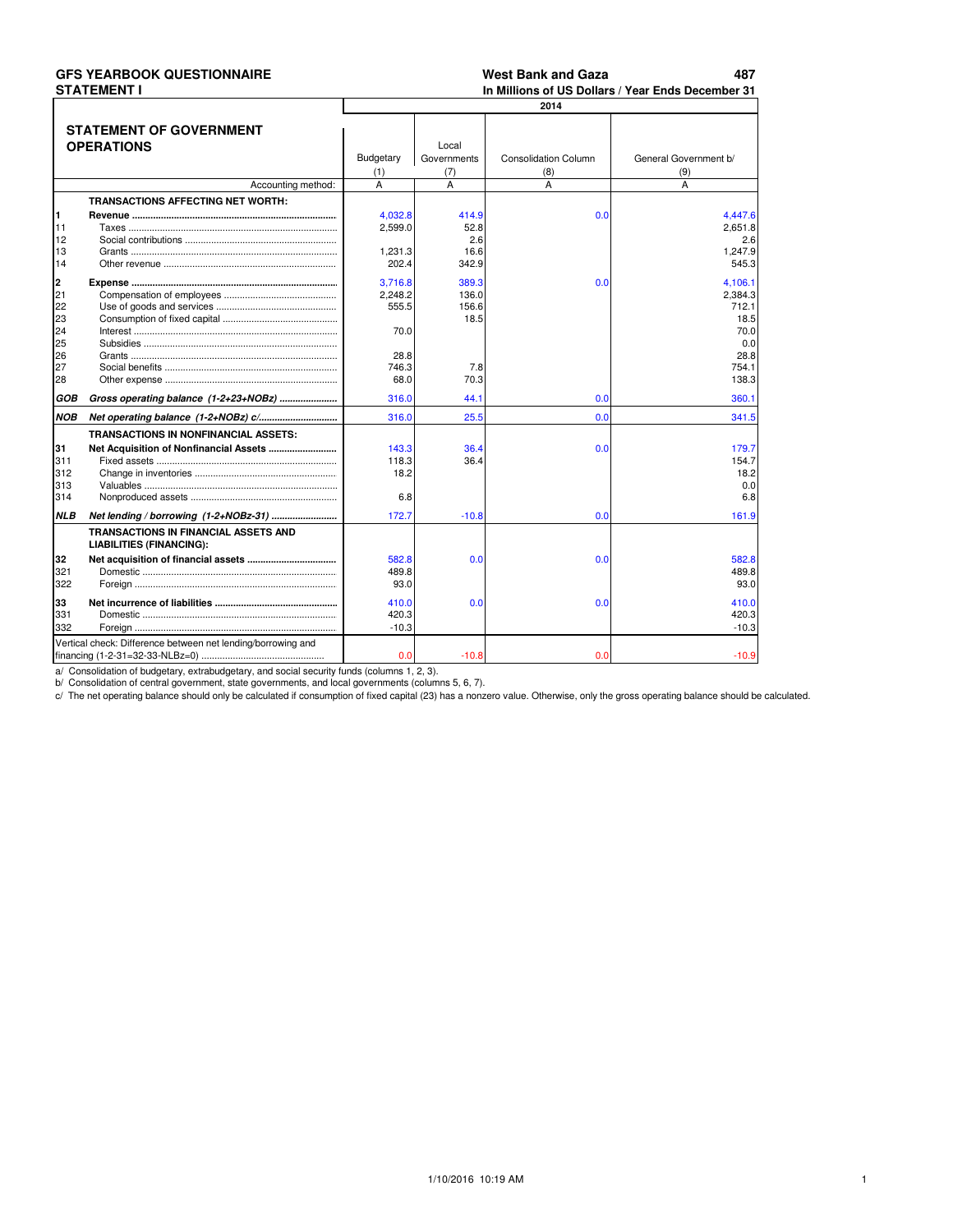487 **West Bank and Gaza** In Millions of US Dollars / Year Ends December 31

|                                                                                                  | 2014                                                                                                 |                                                                       |                      |                             |                                                                                                   |  |
|--------------------------------------------------------------------------------------------------|------------------------------------------------------------------------------------------------------|-----------------------------------------------------------------------|----------------------|-----------------------------|---------------------------------------------------------------------------------------------------|--|
|                                                                                                  | <b>REVENUE</b>                                                                                       | Budgetary                                                             | Local<br>Governments | <b>Consolidation Column</b> | General<br>Government b/                                                                          |  |
|                                                                                                  |                                                                                                      | (1)                                                                   | (7)                  | (8)                         | (9)                                                                                               |  |
|                                                                                                  | Accounting method:                                                                                   | A                                                                     | A                    |                             |                                                                                                   |  |
| 1                                                                                                |                                                                                                      | 4,032.8                                                               | 414.9                | $-16.6$                     | 4,431.0                                                                                           |  |
| 11                                                                                               |                                                                                                      | 2,599.0                                                               | 52.8                 | 0.0                         | 2,651.8                                                                                           |  |
| 111<br>1111<br>1112<br>1113                                                                      | Taxes on income, profits, and capital gains<br>Payable by corporations and other enterprises         | 141.1<br>14.5<br>126.5                                                | 0.0                  | 0.0                         | 141.1<br>14.5<br>126.5<br>0.0                                                                     |  |
| 112                                                                                              |                                                                                                      | 66.5                                                                  |                      |                             | 66.5                                                                                              |  |
| 113<br>1131<br>1132<br>1133<br>1134<br>1135<br>1136                                              | Taxes on financial and capital transactions<br>Other nonrecurrent taxes on property                  | 2.5<br>2.5                                                            | 52.8<br>52.8         | 0.0                         | 55.3<br>52.8<br>0.0<br>0.0<br>0.0<br>0.0<br>2.5                                                   |  |
| 114<br>1141<br>11411<br>11412<br>11413<br>1142<br>1143<br>1144<br>1145<br>11451<br>11452<br>1146 | Turnover & other general taxes on G & S<br>Taxes on use of goods, permission to use goods            | 1,612.9<br>893.4<br>905.4<br>$-12.7$<br>639.4<br>80.0<br>26.8<br>53.3 | 0.0<br>0.0<br>0.0    | 0.0<br>0.0<br>0.0           | 1,612.9<br>893.4<br>905.4<br>0.0<br>$-12.7$<br>639.4<br>0.0<br>0.0<br>80.0<br>26.8<br>53.3<br>0.0 |  |
| 115<br>1151<br>1152<br>1153<br>1154<br>1155<br>1156<br>116                                       | Taxes on international trade and transactions<br>Other taxes on international trade and transactions | 776.0<br>776.0                                                        | 0.0                  | 0.0                         | 776.0<br>776.0<br>0.0<br>0.0<br>0.0<br>0.0<br>0.0<br>0.0                                          |  |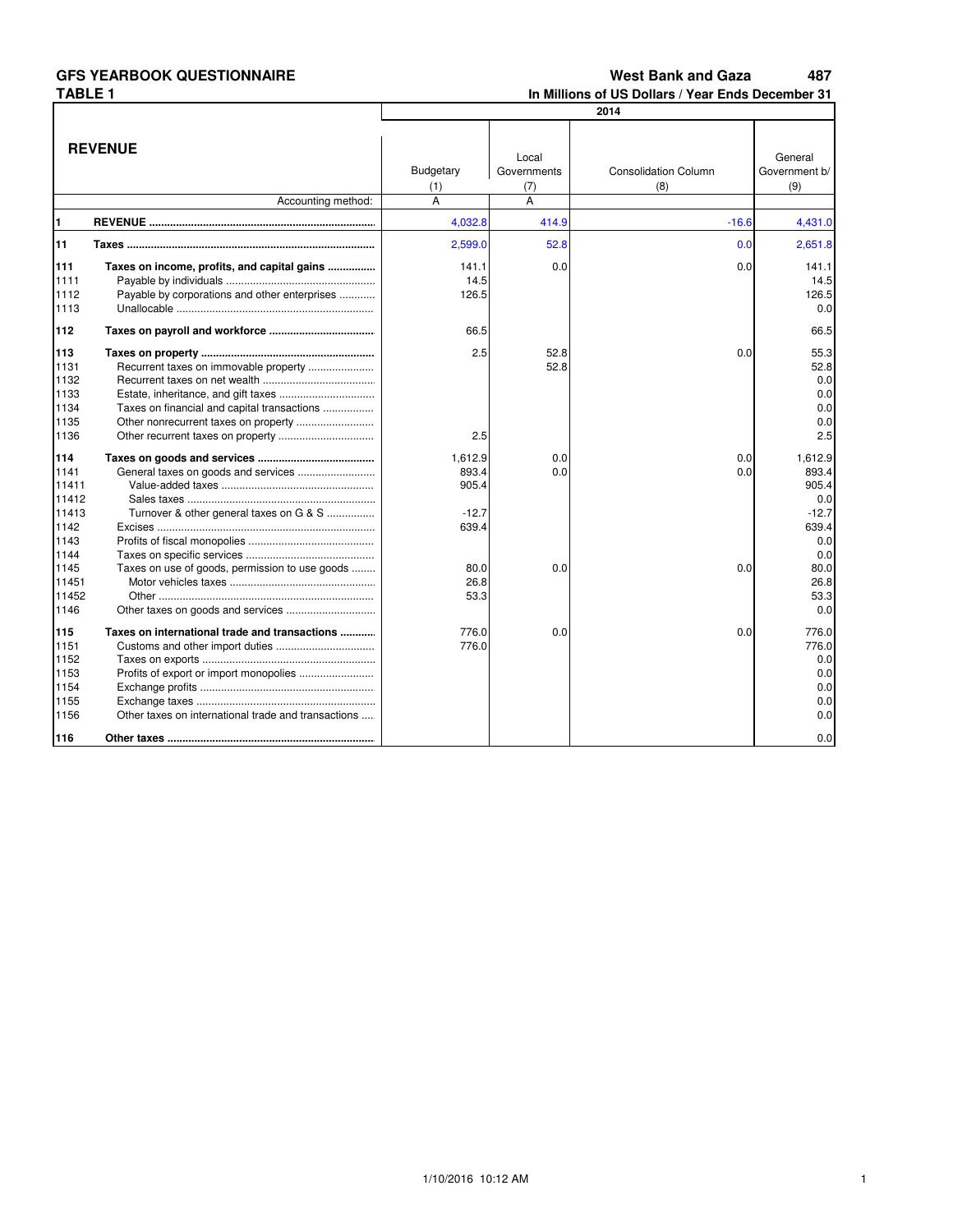**West Bank and Gaza** 487 In Millions of US Dollars / Year Ends December 31

|              |                                                                                                     | 2014             |                      |                             |                          |  |  |
|--------------|-----------------------------------------------------------------------------------------------------|------------------|----------------------|-----------------------------|--------------------------|--|--|
|              |                                                                                                     |                  |                      |                             |                          |  |  |
|              | <b>REVENUE</b>                                                                                      |                  |                      |                             |                          |  |  |
|              |                                                                                                     | <b>Budgetary</b> | Local<br>Governments | <b>Consolidation Column</b> | General<br>Government b/ |  |  |
|              |                                                                                                     |                  |                      | (8)                         | (9)                      |  |  |
|              | Accounting method:                                                                                  | (1)<br>A         | (7)<br>A             |                             |                          |  |  |
| 12           |                                                                                                     | 0.0              | 2.6                  | 0.0                         | 2.6                      |  |  |
| 121          |                                                                                                     | 0.0              | 2.6                  | 0.0                         | 2.6                      |  |  |
| 1211         |                                                                                                     |                  | 2.6                  |                             | 2.6                      |  |  |
| 1212         |                                                                                                     |                  |                      |                             | 0.0                      |  |  |
| 1213         | Self-employed or nonemployed contributions                                                          |                  |                      |                             | 0.0                      |  |  |
| 1214         |                                                                                                     |                  |                      |                             | 0.0                      |  |  |
|              |                                                                                                     |                  |                      |                             |                          |  |  |
| 122<br>1221  |                                                                                                     | 0.0              | 0.0                  | 0.0                         | 0.0<br>0.0               |  |  |
| 1222         |                                                                                                     |                  |                      |                             | 0.0                      |  |  |
| 1223         |                                                                                                     |                  |                      |                             | 0.0                      |  |  |
| 13           |                                                                                                     | 1,231.3          | 16.6                 | $-16.6$                     | 1,231.3                  |  |  |
| 131          |                                                                                                     | 710.4            | 0.0                  | 0.0                         | 710.4                    |  |  |
| 1311         |                                                                                                     | 667.7            |                      |                             | 667.7                    |  |  |
| 1312         |                                                                                                     | 42.7             |                      |                             | 42.7                     |  |  |
| 132          |                                                                                                     | 521.0            | 0.0                  | 0.0                         | 521.0                    |  |  |
| 1321         |                                                                                                     | 521.0            |                      |                             | 521.0                    |  |  |
| 1322         |                                                                                                     |                  |                      |                             | 0.0                      |  |  |
|              |                                                                                                     |                  |                      |                             |                          |  |  |
| 133          |                                                                                                     | 0.0              | 16.6                 | $-16.6$                     | 0.0                      |  |  |
| 1331<br>1332 |                                                                                                     |                  | 16.6<br>0.0          | $-16.6$<br>0.0              | 0.0<br>0.0               |  |  |
|              |                                                                                                     |                  |                      |                             |                          |  |  |
| 14           |                                                                                                     | 202.4            | 342.9                | 0.0                         | 545.3                    |  |  |
| 141          |                                                                                                     | 16.8             | 0.0                  | 0.0                         | 16.8                     |  |  |
| 1411         |                                                                                                     | 0.2              |                      |                             | 0.2                      |  |  |
| 1412         |                                                                                                     | 16.3             |                      |                             | 16.3                     |  |  |
| 1413<br>1414 | Withdrawals from income of quasi-corporations<br>Property income attrib. to insurance policyholders |                  |                      |                             | 0.0<br>0.0               |  |  |
| 1415         |                                                                                                     | 0.3              |                      |                             | 0.3                      |  |  |
|              |                                                                                                     |                  |                      |                             |                          |  |  |
| 142<br>1421  |                                                                                                     | 173.0            | 0.0                  | 0.0                         | 173.0                    |  |  |
| 1422         |                                                                                                     | 172.4            |                      |                             | 0.0<br>172.4             |  |  |
| 1423         | Incidental sales by nonmarket establishments                                                        | 0.2              |                      |                             | 0.2                      |  |  |
| 1424         |                                                                                                     | 0.4              |                      |                             | 0.4                      |  |  |
| 143          |                                                                                                     | 12.5             |                      |                             | 12.5                     |  |  |
| 144          |                                                                                                     | 0.0              | 0.0                  | 0.0                         | 0.0                      |  |  |
| 1441         |                                                                                                     |                  |                      |                             | 0.0                      |  |  |
| 1442         |                                                                                                     |                  |                      |                             | 0.0                      |  |  |
|              |                                                                                                     |                  |                      |                             |                          |  |  |
| 145          | Miscellaneous and unidentified revenue                                                              | 0.2              | 342.9                |                             | 343.1                    |  |  |

a/ Consolidation of budgetary, extrabudgetary, and social security funds (columns 1, 2, 3).<br>b/ Consolidation of central government, state governments, and local governments (columns 5, 6, 7).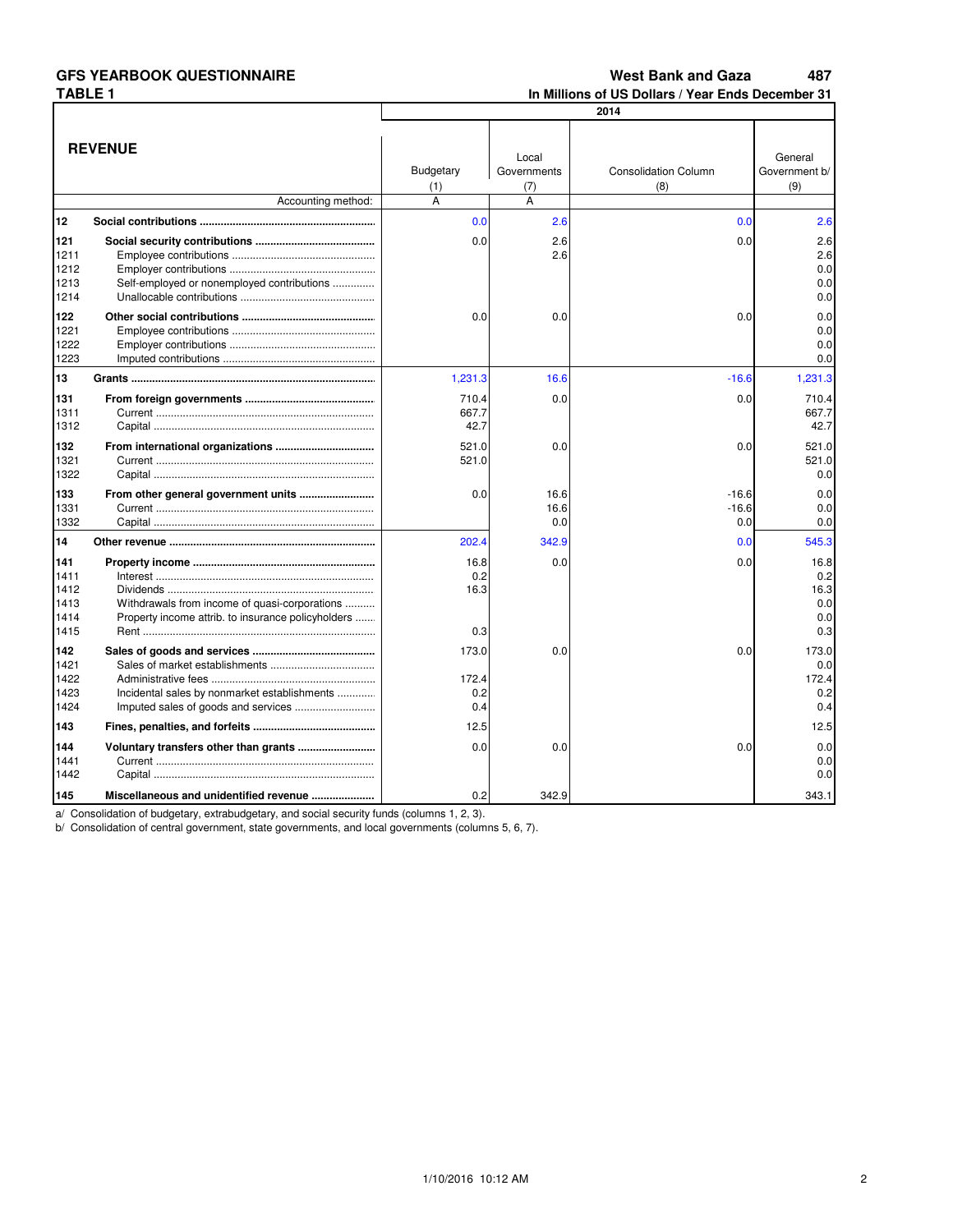#### **West Bank and Gaza** 487 In Millions of US Dollars / Year Ends December 31

|      |                                            |                           |             | 2014                        |               |
|------|--------------------------------------------|---------------------------|-------------|-----------------------------|---------------|
|      |                                            | <b>Central Government</b> |             |                             |               |
|      | <b>EXPENSE</b>                             |                           |             |                             |               |
|      |                                            |                           | Local       |                             | General       |
|      |                                            | Budgetary                 | Governments | <b>Consolidation Column</b> | Government b/ |
|      |                                            | (1)                       | (7)         | (8)                         | (9)           |
|      | Accounting method:                         | A                         | A           |                             |               |
| 2    |                                            | 3,725.1                   | 419.1       | $-28.8$                     | 4,115.4       |
| 21   |                                            | 2.248.2                   | 136.0       | 0.0                         | 2.384.3       |
| 211  |                                            | 2,057.3                   | 136.0       |                             | 2,193.4       |
| 212  |                                            | 190.9                     | 0.0         | 0.0                         | 190.9         |
| 2121 |                                            |                           |             |                             | 0.0           |
| 2122 |                                            |                           |             |                             | 0.0           |
| 22   |                                            | 555.5                     | 156.6       |                             | 712.1         |
| 23   |                                            |                           | 18.5        |                             | 18.5          |
| 24   |                                            | 70.0                      | 0.1         | 0.0                         | 70.1          |
| 241  |                                            | 4.2                       |             |                             | 4.2           |
| 242  | To residents other than general government | 65.8                      | 0.1         |                             | 65.8          |
| 243  |                                            |                           |             |                             | 0.0           |
|      |                                            |                           |             |                             |               |
| 25   |                                            | 8.4                       | 12.7        | 0.0                         | 21.1          |
| 251  |                                            | 8.3                       | 12.7        |                             | 21.0          |
| 252  |                                            | 0.0                       |             |                             | 0.0           |
| 26   |                                            | 28.8                      | 17.0        | $-28.8$                     | 17.0          |
| 261  |                                            | 0.0                       | 17.0        | 0.0                         | 17.0          |
| 2611 |                                            |                           |             |                             | 0.0           |
| 2612 |                                            |                           |             |                             | 0.0           |
| 262  |                                            | 0.0                       | 0.0         | 0.0                         | 0.0           |
| 2621 |                                            |                           |             |                             | 0.0           |
| 2622 |                                            |                           |             |                             | 0.0           |
| 263  |                                            | 28.8                      | 0.0         | $-28.8$                     | 0.0           |
| 2631 |                                            | 26.6                      | 0.0         | $-26.6$                     | 0.0           |
| 2632 |                                            | 2.2                       |             | $-2.2$                      | 0.0           |
| 27   |                                            | 746.3                     | 7.8         | 0.0                         | 754.1         |
| 271  |                                            | 277.7                     | 7.8         |                             | 285.5         |
| 272  |                                            | 468.6                     |             |                             | 468.6         |
| 273  |                                            |                           |             |                             | 0.0           |
| 28   |                                            | 68.0                      | 70.3        | 0.0                         | 138.3         |
| 281  |                                            |                           |             |                             | 0.0           |
| 282  |                                            | 68.0                      | 70.3        | 0.0                         | 138.3         |
| 2821 |                                            | 55.0                      | 70.3        |                             | 125.3         |
| 2822 |                                            | 13.0                      |             |                             | 13.0          |

a/ Consolidation of budgetary, extrabudgetary, and social security funds (columns 1, 2, 3).<br>b/ Consolidation of central government, state governments, and local governments (columns 5, 6, 7).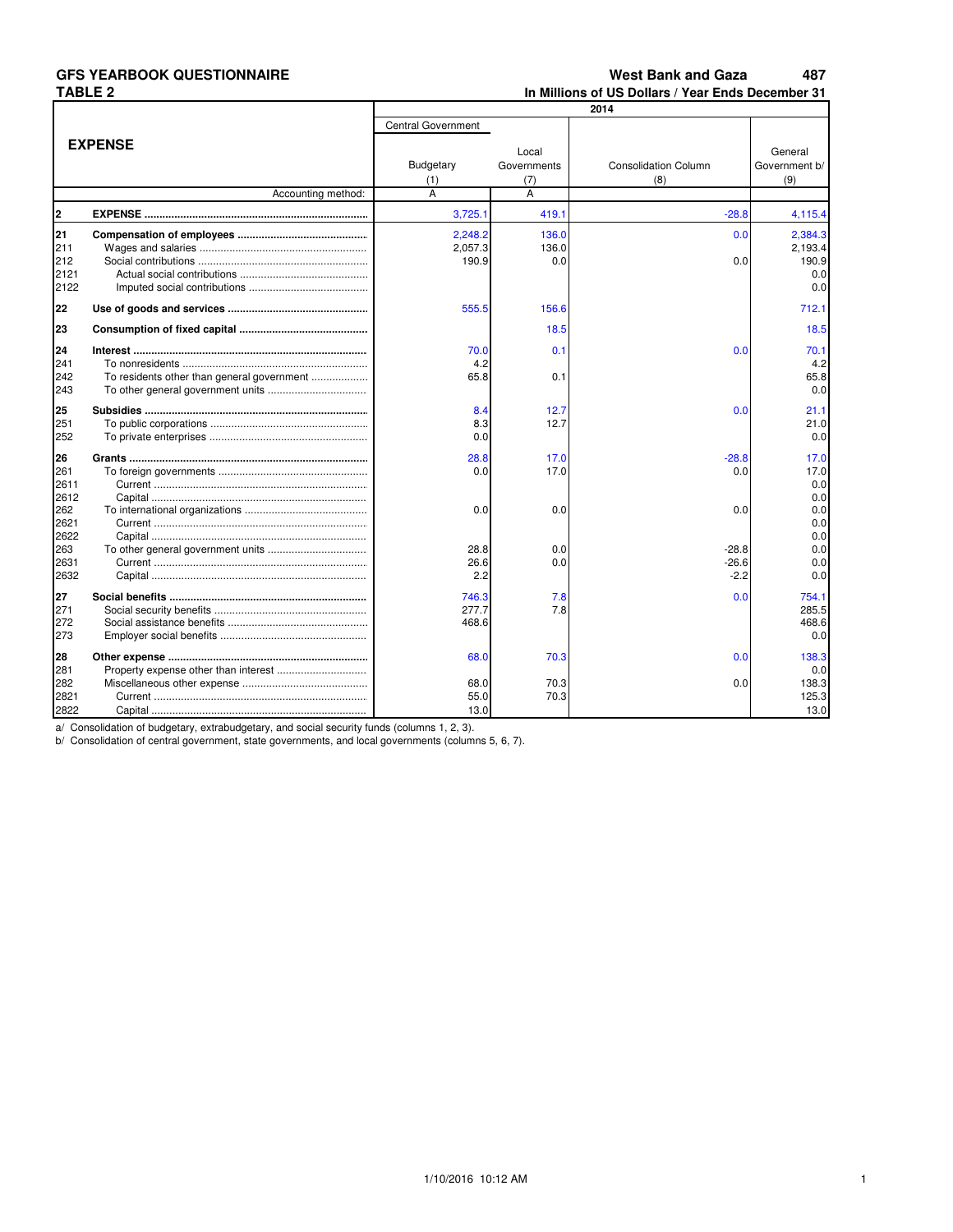487

In Millions of US Dollars / Year Ends December 31

|                                                                        |                                                                                         | 2014                         |                                  |                                |                              |  |  |  |
|------------------------------------------------------------------------|-----------------------------------------------------------------------------------------|------------------------------|----------------------------------|--------------------------------|------------------------------|--|--|--|
| TRANSACTIONS IN ASSETS AND<br><b>LIABILITIES</b><br>Accounting method: |                                                                                         | <b>Budgetary</b><br>(1)<br>A | Local<br>Governments<br>(7)<br>A | Consolidation<br>Column<br>(8) | General Government b/<br>(9) |  |  |  |
| l3                                                                     | CHANGE IN NET WORTH: TRANSACTIONS c/                                                    | 316.0                        | 69.7                             | 0.0                            | 385.7                        |  |  |  |
| 31                                                                     |                                                                                         | 143.3                        | 36.4                             | 0.0                            |                              |  |  |  |
|                                                                        |                                                                                         |                              |                                  |                                | 179.7                        |  |  |  |
| 311<br>311.1                                                           |                                                                                         | 118.3<br>118.3               | 36.4<br>36.4                     | 0.0<br>0.0                     | 154.7<br>154.7               |  |  |  |
| 311.2                                                                  |                                                                                         | 0.0                          | 0.0                              | 0.0                            | 0.0                          |  |  |  |
| 311.3                                                                  | Consumption of fixed capital (CFC): fixed assets                                        | 0.0                          | 0.0                              | 0.0                            | 0.0                          |  |  |  |
| 3111                                                                   |                                                                                         | 104.8                        | 0.0                              | 0.0                            | 104.8                        |  |  |  |
| 3111.1                                                                 | Acquisitions: buildings and structures                                                  | 104.8                        |                                  |                                | 104.8                        |  |  |  |
| 3111.2                                                                 |                                                                                         |                              |                                  |                                | 0.0                          |  |  |  |
| 3111.3                                                                 |                                                                                         |                              |                                  |                                | 0.0                          |  |  |  |
| 3112                                                                   |                                                                                         | 13.5                         | 0.0                              | 0.0                            | 13.5                         |  |  |  |
| 3112.1<br>3112.2                                                       | Acquisitions: machinery and equipment                                                   | 13.5                         |                                  |                                | 13.5                         |  |  |  |
| 3112.3                                                                 | Disposals: machinery and equipment                                                      |                              |                                  |                                | 0.0<br>0.0                   |  |  |  |
| 3113                                                                   |                                                                                         | 0.0                          | 0.0                              | 0.0                            | 0.0                          |  |  |  |
| 3113.1                                                                 |                                                                                         |                              |                                  |                                | 0.0                          |  |  |  |
| 3113.2                                                                 |                                                                                         |                              |                                  |                                | 0.0                          |  |  |  |
| 3113.3                                                                 |                                                                                         |                              |                                  |                                | 0.0                          |  |  |  |
| 312                                                                    |                                                                                         | 18.2                         |                                  |                                | 18.2                         |  |  |  |
| 313                                                                    |                                                                                         | 0.0                          | 0.0                              | 0.0                            | 0.0                          |  |  |  |
| 313.1                                                                  |                                                                                         |                              |                                  |                                | 0.0                          |  |  |  |
| 313.2                                                                  |                                                                                         |                              |                                  |                                | 0.0                          |  |  |  |
| 314                                                                    |                                                                                         | 6.8                          | 0.0                              | 0.0                            | 6.8                          |  |  |  |
| 314.1                                                                  |                                                                                         | 6.8                          | 0.0                              | 0.0                            | 6.8                          |  |  |  |
| 314.2<br>314.3                                                         | CFC: major improvements, nonproduced assets                                             | 0.0<br>0.0                   | 0.0<br>0.0                       | 0.0<br>0.0                     | 0.0<br>0.0                   |  |  |  |
|                                                                        |                                                                                         |                              |                                  |                                |                              |  |  |  |
| 3141<br>3141.1                                                         |                                                                                         | 6.8<br>6.8                   | 0.0                              | 0.0                            | 6.8<br>6.8                   |  |  |  |
| 3141.2                                                                 |                                                                                         |                              |                                  |                                | 0.0                          |  |  |  |
| 3141.3                                                                 | CFC: major improvements, land                                                           |                              |                                  |                                | 0.0                          |  |  |  |
| 3142                                                                   |                                                                                         | 0.0                          | 0.0                              | 0.0                            | 0.0                          |  |  |  |
| 3142.1                                                                 |                                                                                         |                              |                                  |                                | 0.0                          |  |  |  |
| 3142.2                                                                 |                                                                                         |                              |                                  |                                | 0.0                          |  |  |  |
| 3142.3                                                                 | CFC: major improvements, subsoil assets                                                 |                              |                                  |                                | 0.0                          |  |  |  |
| 3143                                                                   |                                                                                         | 0.0                          | 0.0                              | 0.0                            | 0.0                          |  |  |  |
| 3143.1                                                                 | Acquisitions: other naturally occurring assets                                          |                              |                                  |                                | 0.0                          |  |  |  |
| 3143.2                                                                 | Disposals: other naturally occurring assets                                             |                              |                                  |                                | 0.0                          |  |  |  |
| 3144                                                                   |                                                                                         | 0.0                          | 0.0                              | 0.0                            | 0.0                          |  |  |  |
| 3144.1<br>3144.2                                                       | Acquisitions: intangible nonproduced assets<br>Disposals: intangible nonproduced assets |                              |                                  |                                | 0.0<br>0.0                   |  |  |  |
|                                                                        |                                                                                         |                              |                                  |                                |                              |  |  |  |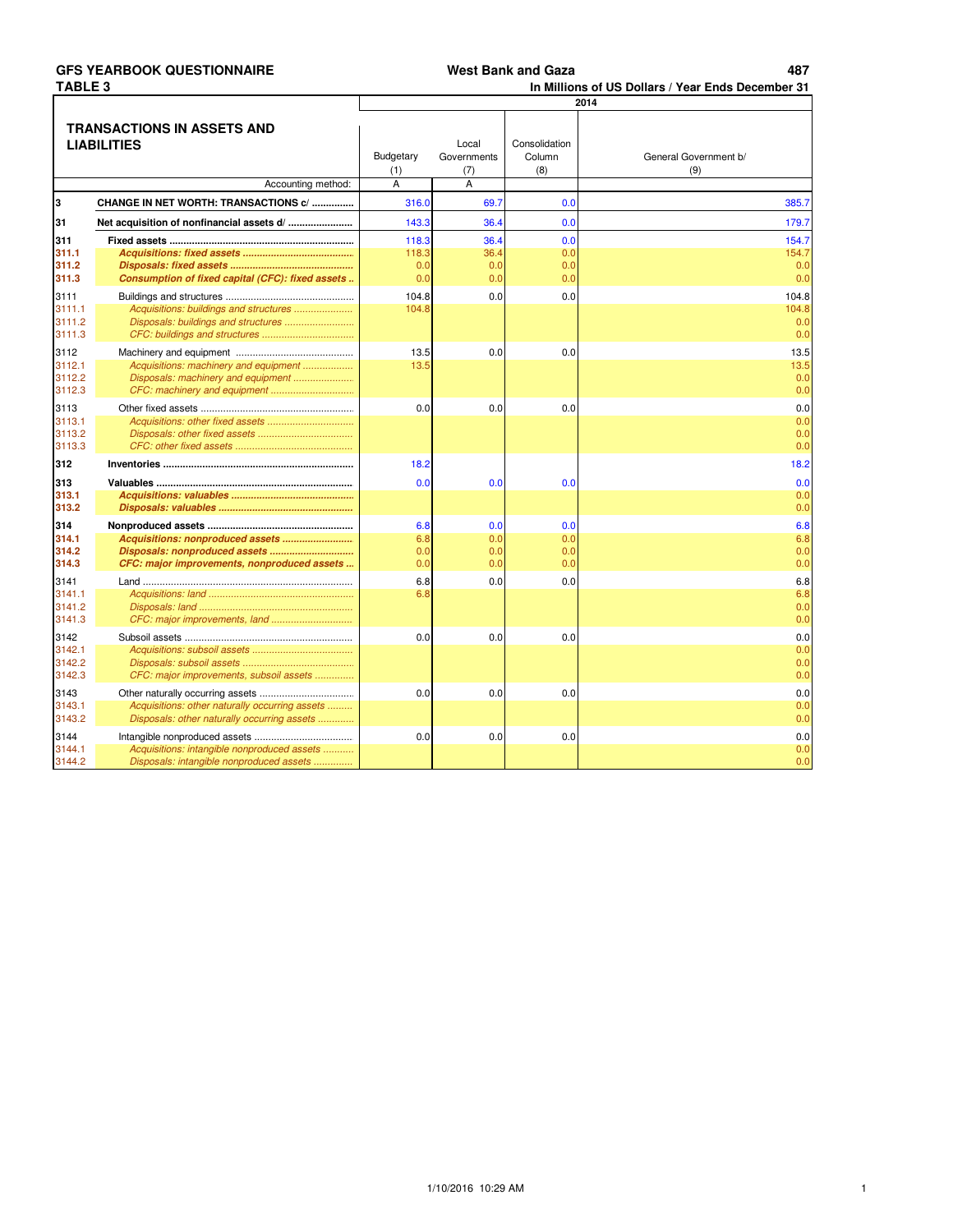| West Bank and Gaza |  |
|--------------------|--|
|--------------------|--|

487

In Millions of US Dollars / Year Ends December 31

|                                                      |                                          | 2014                    |                             |                                |                                                       |  |  |  |
|------------------------------------------------------|------------------------------------------|-------------------------|-----------------------------|--------------------------------|-------------------------------------------------------|--|--|--|
| TRANSACTIONS IN ASSETS AND<br><b>LIABILITIES</b>     |                                          | Budgetary<br>(1)        | Local<br>Governments<br>(7) | Consolidation<br>Column<br>(8) | General Government b/<br>(9)                          |  |  |  |
|                                                      | Accounting method:                       | A                       | A                           |                                |                                                       |  |  |  |
| 32                                                   |                                          | 582.8                   | 33.3                        | 0.0                            | 616.1                                                 |  |  |  |
| 3201                                                 |                                          | 0.0                     | 0.0                         | 0.0                            | 0.0                                                   |  |  |  |
| 3202<br>3203                                         |                                          | 312.8<br>0.0            | 0.0<br>0.0                  | 0.0<br>0.0                     | 312.8<br>0.0                                          |  |  |  |
| 3204<br>3205                                         |                                          | 173.8<br>0.0            | 0.0<br>0.0                  | 0.0<br>0.0                     | 173.8<br>0.0                                          |  |  |  |
| 3206<br>3207<br>3208                                 | Insurance technical reserves [3216+3226] | 0.0<br>0.0<br>96.1      | 0.0<br>0.0<br>33.3          | 0.0<br>0.0<br>0.0              | 0.0<br>0.0<br>129.4                                   |  |  |  |
| 321<br>3212<br>3213<br>3214<br>3215                  |                                          | 489.8<br>312.8<br>173.8 | 33.3                        | 0.0                            | 523.1<br>312.8<br>0.0<br>173.8<br>0.0                 |  |  |  |
| 3216<br>3217<br>3218                                 |                                          | 3.1                     | 33.3                        |                                | 0.0<br>0.0<br>36.4                                    |  |  |  |
| 322                                                  |                                          | 93.0                    | 0.0                         | 0.0                            | 93.0                                                  |  |  |  |
| 3221<br>3222<br>3223<br>3224<br>3225<br>3226<br>3227 |                                          |                         |                             |                                | 0.0<br>0.0<br>0.0<br>0.0<br>0.0<br>0.0<br>0.0<br>93.0 |  |  |  |
| 3228                                                 |                                          | 93.0                    |                             |                                |                                                       |  |  |  |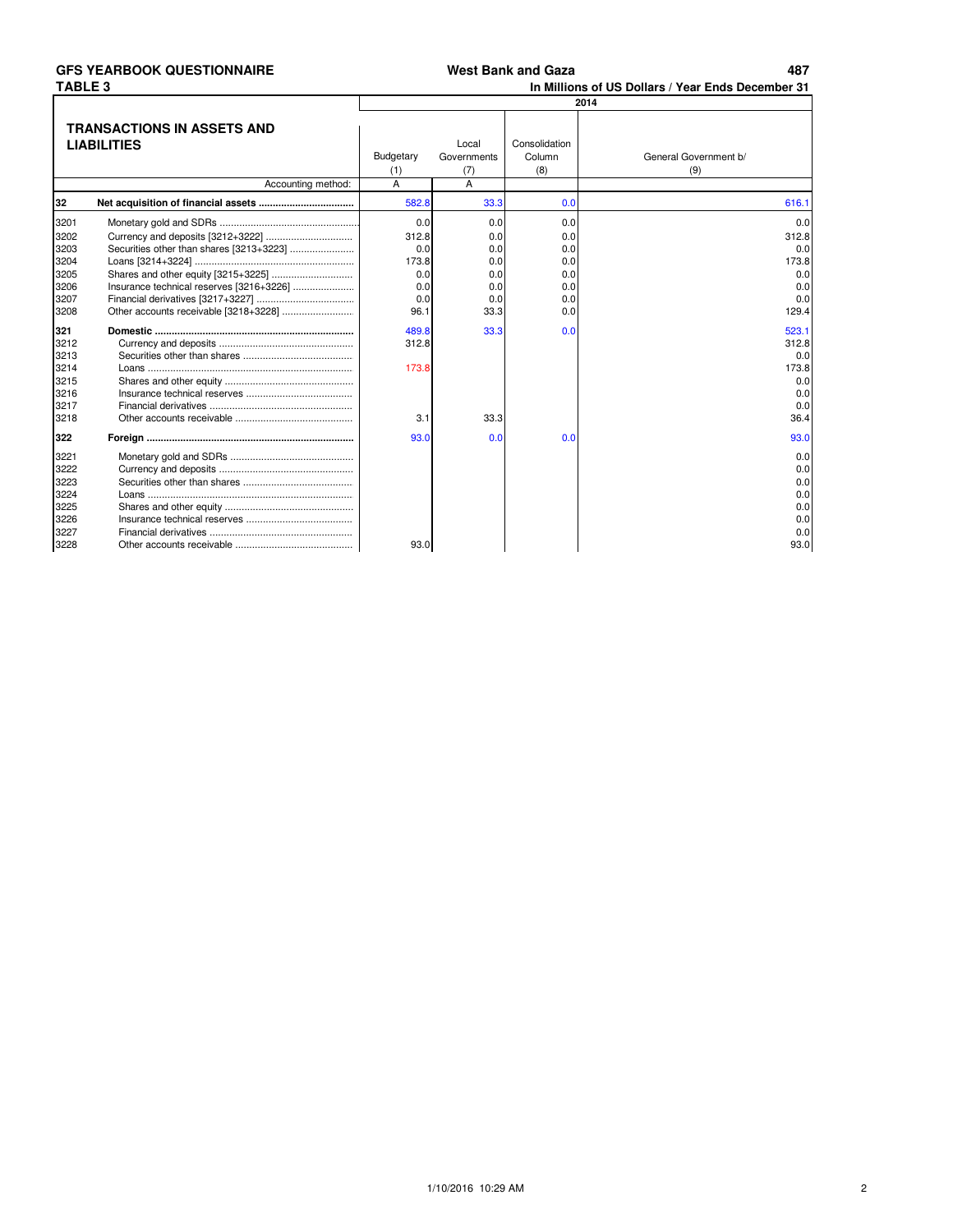#### **GFS YEARBOOK QUESTIONNAIRE 179,15 487 TABLE 3**

**In Millions of US Dollars / Year Ends December 31**

|                 |                                                         | 2014      |                      |                         |                       |  |  |  |  |
|-----------------|---------------------------------------------------------|-----------|----------------------|-------------------------|-----------------------|--|--|--|--|
|                 | <b>TRANSACTIONS IN ASSETS AND</b>                       |           |                      |                         |                       |  |  |  |  |
|                 |                                                         |           |                      |                         |                       |  |  |  |  |
|                 | <b>LIABILITIES</b>                                      | Budgetary | Local<br>Governments | Consolidation<br>Column | General Government b/ |  |  |  |  |
|                 |                                                         |           |                      | (8)                     | (9)                   |  |  |  |  |
|                 | Accounting method:                                      | (1)<br>A  | (7)<br>A             |                         |                       |  |  |  |  |
| 33              |                                                         | 410.0     | 0.0                  | 0.0                     | 410.0                 |  |  |  |  |
| 3301            | Special Drawing Rights (SDRs) [3321]                    | 0.0       | 0.0                  | 0.0                     | 0.0                   |  |  |  |  |
| 3302            |                                                         | 0.0       | 0.0                  | 0.0                     | 0.0                   |  |  |  |  |
| 3303            |                                                         | 0.0       | 0.0                  | 0.0                     | 0.0                   |  |  |  |  |
| 3304            |                                                         | $-5.0$    | 0.0                  | 0.0                     | $-5.0$                |  |  |  |  |
| 3305            |                                                         | 0.0       | 0.0                  | 0.0                     | 0.0                   |  |  |  |  |
| 3306            |                                                         | 0.0       | 0.0                  | 0.0                     | 0.0                   |  |  |  |  |
| 3307            |                                                         | 0.0       | 0.0                  | 0.0                     | 0.0                   |  |  |  |  |
| 3308            |                                                         | 415.0     | 0.0                  | 0.0                     | 415.0                 |  |  |  |  |
| 331             |                                                         | 420.3     | 0.0                  | 0.0                     | 420.3                 |  |  |  |  |
| 3312            |                                                         |           |                      |                         | 0.0                   |  |  |  |  |
| 3313            |                                                         |           |                      |                         | 0.0                   |  |  |  |  |
| 3314            |                                                         | 6.1       |                      |                         | 6.1                   |  |  |  |  |
| 3315            |                                                         |           |                      |                         | 0.0                   |  |  |  |  |
| 3316            |                                                         |           |                      |                         | 0.0                   |  |  |  |  |
| 3317            |                                                         |           |                      |                         | 0.0                   |  |  |  |  |
| 3318            |                                                         | 414.2     |                      |                         | 414.2                 |  |  |  |  |
| 332             |                                                         | $-10.3$   | 0.0                  | 0.0                     | $-10.3$               |  |  |  |  |
| 3321            | Special Drawing Rights (SDRs)                           |           |                      |                         | 0.0                   |  |  |  |  |
| 3322            |                                                         |           |                      |                         | 0.0                   |  |  |  |  |
| 3323            |                                                         |           |                      |                         | 0.0                   |  |  |  |  |
| 3324            |                                                         | $-11.1$   |                      |                         | $-11.1$               |  |  |  |  |
| 3325            |                                                         |           |                      |                         | 0.0                   |  |  |  |  |
| 3326            |                                                         |           |                      |                         | 0.0                   |  |  |  |  |
| 3327            |                                                         |           |                      |                         | 0.0                   |  |  |  |  |
| 3328            |                                                         | 0.8       |                      |                         | 0.8                   |  |  |  |  |
|                 | <b>Memorandum items:</b>                                |           |                      |                         |                       |  |  |  |  |
| 3M1             |                                                         | 0.0       | 0.0                  | 0.0                     | 0.0                   |  |  |  |  |
| 3M11            |                                                         |           |                      |                         | 0.0                   |  |  |  |  |
| 3M12            |                                                         |           |                      |                         | 0.0                   |  |  |  |  |
| 3M13            |                                                         |           |                      |                         | 0.0                   |  |  |  |  |
| 3M14            | Other taxes minus other subsidies (on production) h/    |           |                      |                         | 0.0                   |  |  |  |  |
| 3M <sub>2</sub> | Change in net financial worth: transactions [=32-33] i/ | 172.8     | 33.3                 | 0.0                     | 206.1                 |  |  |  |  |
| 3M3             |                                                         |           |                      |                         | 0.0                   |  |  |  |  |

a/ Consolidation of budgetary, extrabudgetary, and social security funds (columns 1, 2, 3).

b/ Consolidation of central government, state governments, and local governments (columns 5, 6, 7).

c/ Change in net worth due to transactions in assets and liabilities.

d/ Net transactions in fixed assets, valuables, and nonproduced assets equal acquisitions minus disposals and consumption of fixed capital.

e/ This item shows the value of "compensation of employees" which is included in government's own-account construction of fixed assets (GFS item 311).

f/ This item shows the value of "use of goods and services" which is included in government's own-account construction of fixed assets (GFS item 311).

g/ This item shows the value of "consumption of fixed capital" which is included in government's own-account construction of fixed assets (GFS item 311).

h/ This item shows the value of "taxes minus subsidies", which is included in government's own-account construction of fixed assets (GFS item 311).

i/ Change in net financial worth due to transactions in financial assets and liabilities.

j/ This item shows the market value of all transactions in liabilities except for shares and other equity and financial derivatives.